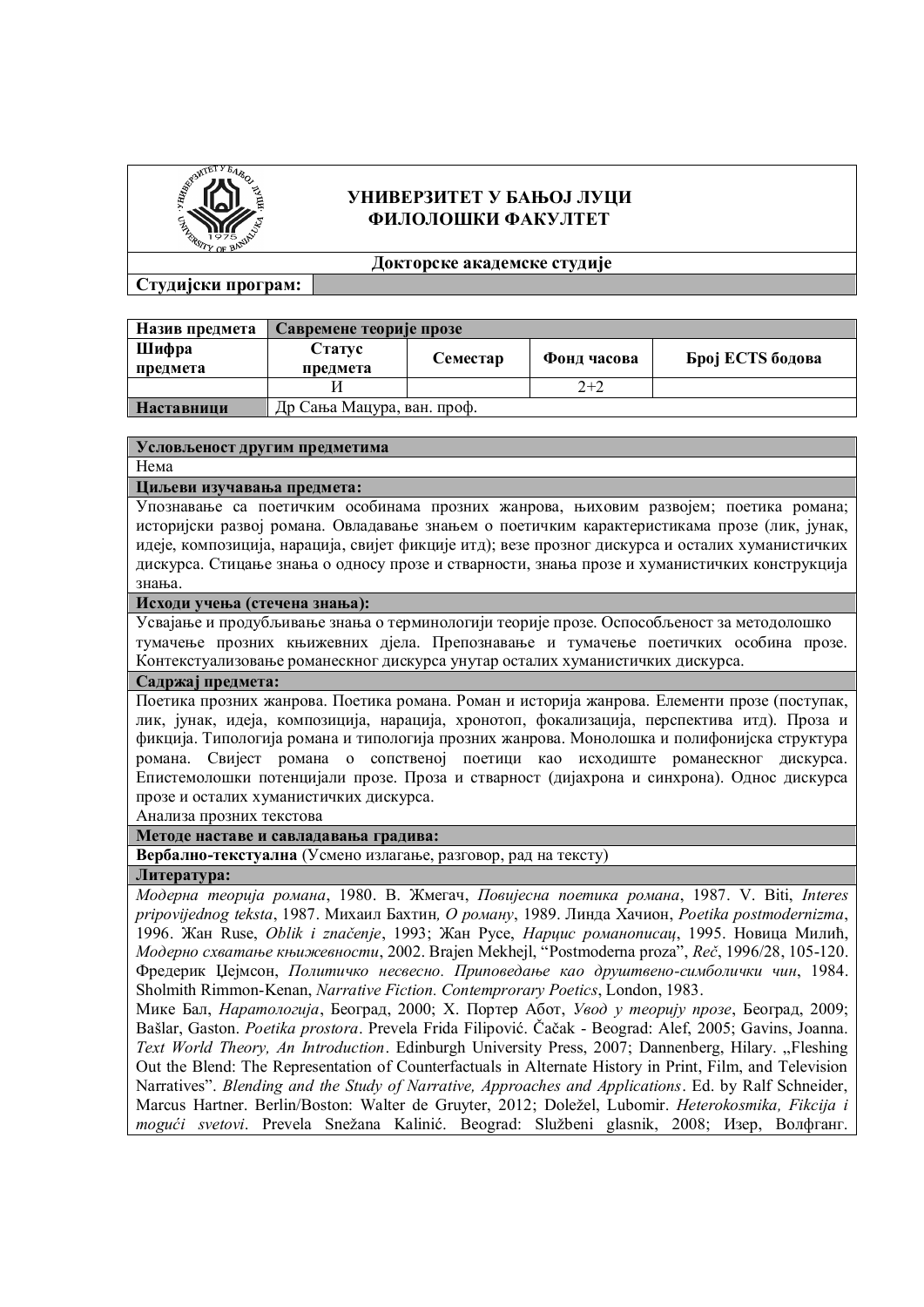"Интеракција између текста и читаоца", Књижевна критика, 3, 1989; Labov, William. "Preobražavanje doživljaja u sintaksu pripovjednog teksta. Prevela Ljiljana Šćurić. *Revija*, br. 2, god. XXIV,1984, 46-78; Merleau-Ponty, Maurice. *Fenomenologija percepcije*. Preveo dr Anđelko Habazin. Sarajevo: Veselin Masleša, 1978; Milosavljević Milić, Snežana. "Virtuelni narativ – Ogledi iz kognitivne naratologije". Niš-Novi Sad, 2016; Prince, Gerald. *Dictionary of Narratology*. Lincoln and London, 2003; Prince, Gerald. "Disnarrated". *Narrative Theory, Critical Concepts in Literary and Cultural Studies*. Ed. By Mieke Bal. Vol. 1, Major Issues in Narrative Theory, Routledge, 2004; Ricoeur, Paul. "Narrative Identity". *Philosophy Today*, 35:1, 1991; Ryan, Marie-Laura. *Possible Worlds:Artificial Intelligence and Narrative Theory,* Bloomington: Indiana University Press, 1991; Ryan, Marie-Laura. *Narrative as Virtual Reality, Immersion and Interactivity in Literature and Electronic Media*. Baltimore and London, 2001; Ryan, Marie-Laura. "Narrativity and its modes as culture-transcending analytical categories", *Japan Forum* 21(3), 2009; Sorensen, Roy. *Seeing Dark Things; The Philosophy of Shadows*. Oxford Scholarship Online. 2008; Fauconnier, Gilles, Turner Mark. *THE WAY WE THINK, Conceptual Blending and the Mind's Hidden Complexities*. New York: Basic Books, 2002; Fischlin, Daniel. *Negation, Critical Theory, and Postmodern Textuality*. Kluwer Academic Publishers, 1994; Herman, David. *Story Logic*. Lincoln and London: University of Nebraska Press, 2004; Herman, David. "Story as a Tool for Thinking". *Narrative theory and the cognitive sciences*. Ed. By David Herman. The Ohio State University Press, 2003; Hidalgo Downing, Laura. "Creating things that are not: The role of negation in the poetry of Wislawa Szymborska", *Journal of Literary Semantics*, 2002, 31; Hidalgo Downing, Laura. "Discourse, Culture and Cognition: The Role of Negation in the Creation of Coherence in Press and Advertising Discourse"*. Revista Canaria de Estudios Ingleses*, 49, Noviembre, 2004; Wolf, Werner. "Framing Borders in Frame Stories". *Framing Borders in Literatue and Other Media*. Eds. Werner Wolf and Walter Bernhart, Studies in Intermediality, 1, Amsterdam: Rodopi, 2006; Bernaerts, Lars, Dirk De Geest, Luc Herman, and Bart Vervaeck. *Stories and Minds: Cognitive Approaches to Literary and Narrative*, University of Nebraska Press, 2013; De Fina, Anna and Georgakopoulou Alexandra. *Analyzing Narrative*. *Discourse and Sociolinguistic Perspectives.* Cembridge University Press, 2012; Doležel, Lubomir. *Heterokosmika, Fikcija i mogući svetovi*. Prevela Snežana Kalinić. Beograd: Službeni glasnik, 2008; Fauconnier, Gilles, Turner Mark. *The Way We Think, Conceptual Blending and the Mind's Hidden Complexities*. New York: Basic Books, 2002; Fludernik, Monika. *Towards a 'Natural' Narratology*. London, New York: Routledge. 1996; Fludernik, Monika. "Mediacy, Mediation, and Focalization: The Squaring of Terminological Circles". In: Jan Alber, Monika fludernik (eds). *Postclassical Narratology. Approaches and Analyses*. The Ohio State University, 2010; Gavins, Joanna. *Text World Theory, An Introduction*. Edinburgh University Press, 2007; Herman, David. "Introduction: Narratologies". In: *Narratologies: New Perspectives on Narrative Analysis*, ed. David Herman, Ohio State University Press, 1999; Herman, David. *Story Logic*. Lincoln and London: University of Nebraska Press, 2004; Herman, David. *Storytelling and the Sciences of Mind*. Massachusetts Institute of Technology. 2013; Lakoff, George, Mark Johnson. *Metaphors we live by*. Chicago: University of Chicago Press, 1980; Luis Aldama, Frederick. (ed) *Toward a Cognitive Theory of Narrative Acts.* University of Texas Press. 2010; Löschnigg, Martin. "Postclassical Narratology and the Theory of Autobiography". In: Jan Alber, Monika fludernik (eds). *Postclassical Narratology. Approaches and Analyses*. The Ohio State University, 2010; Margolin, Uri. "Of What Is Past, Is Passing, or to Come: Temporality, Aspectuality, Modality, and the Nature of Literary Narrative". In: David Herman (ed). *Narratologies: New Perspectives on Narrative Analysis*. Ohio State University Press, 1999; Mellmann, Katja. "Voice and Perception: An Evolutionary Approach to the Basic Functions of Narrative". In: Luis Aldama, Frederick. (ed) *Toward a Cognitive Theory of Narrative Acts.* University of Texas Press. 2010; Phelan, James. "Narrative Theory 1996 – 2006. A Narrative". *The Nature of Narrative. Fortieth Anniversary Edition.* In: Robert Scholes, James Phelan, Robert Kellogg (eds). Oxford University Press. 2006; Ryan, Marie - Laure. "Cyberage Narratology: Computers, Metaphor, and Narrative". In: David Herman (ed). *Narratologies: New Perspectives on Narrative Analysis*. Ohio State University Press, 1999; Ryan, Marie – Laure. *Avatars of Story.* University of Minnesota Press. 2006; Recouer, Paul. "Narrative Identity", *Philosophy Today*, 35:1 (1991:Spring) p.73 – 81; Spolsky, Ellen. "Narrative as Nourishment". In: Luis Aldama, Frederick. (ed) *Toward a Cognitive Theory of Narrative*